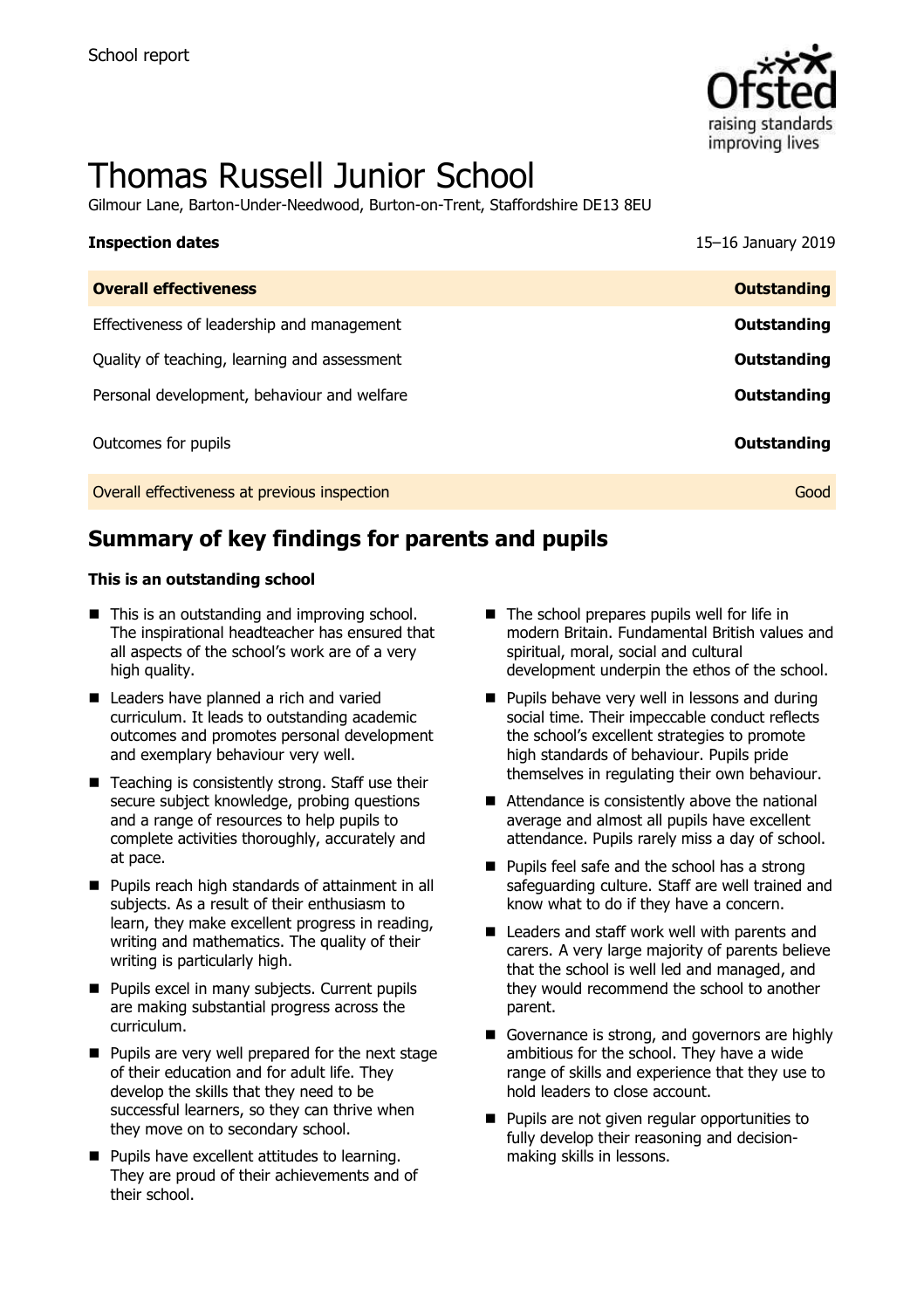

# **Full report**

### **What does the school need to do to improve further?**

■ Leaders and managers should take further action to ensure that teachers provide more opportunities for pupils to fully develop their reasoning and decision-making skills in lessons.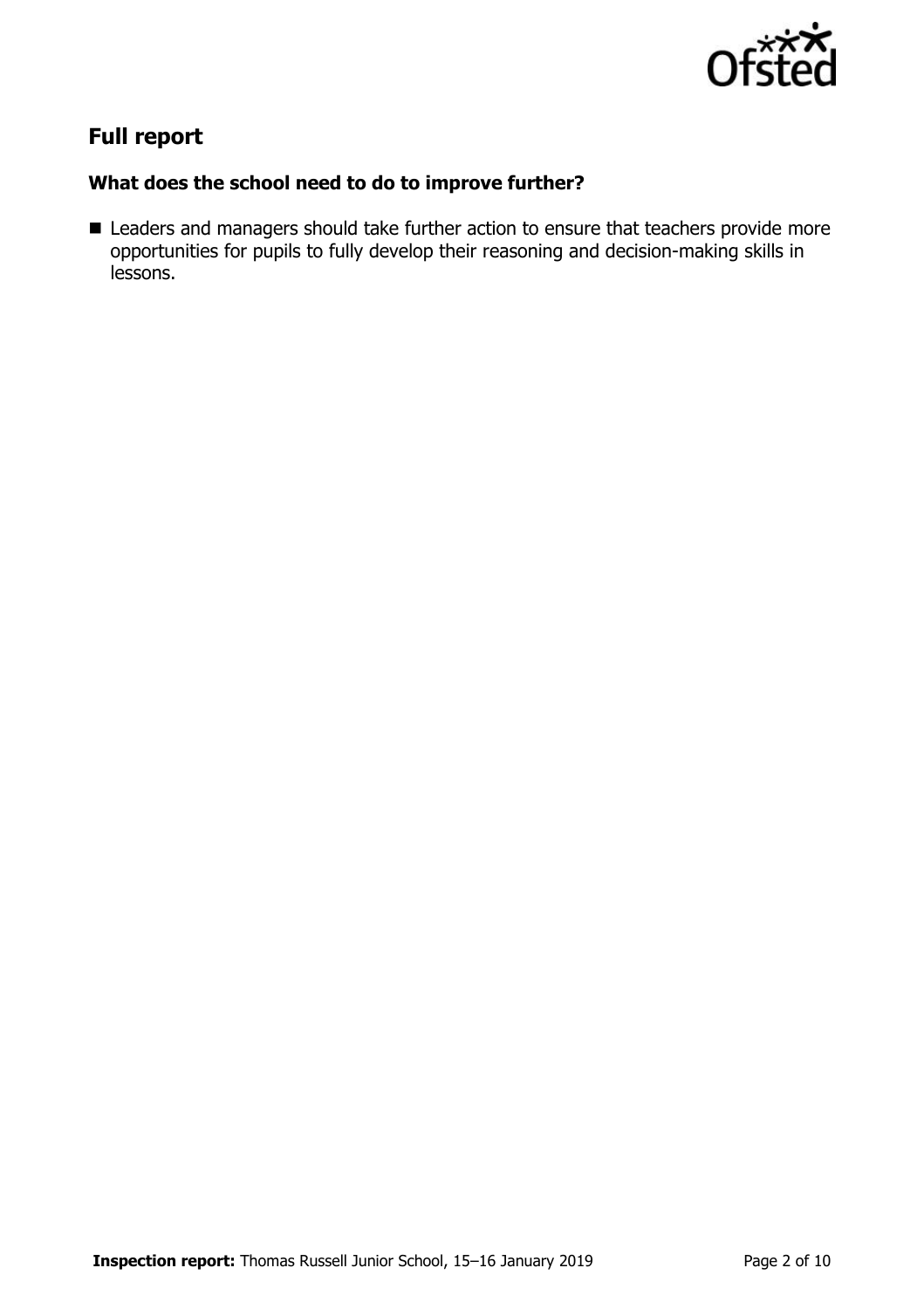

# **Inspection judgements**

### **Effectiveness of leadership and management Constanding**

- This is an outstanding school that the inspirational headteacher continues to improve. She has ensured that all aspects of the school's work are consistently strong and encourages all the staff to make them even better.
- The headteacher, supported by other leaders and governors, has developed and sustained an ambitious culture. Leaders have high expectations of pupils and staff. They lead by example. There is a strong team ethos, and relationships are positive and productive.
- Leaders and managers have a deep and accurate understanding of the school's effectiveness. They closely monitor the quality of education by thoroughly analysing a range of information. Leaders consistently focus on the impact of their actions to develop the school further.
- Leaders use high-quality professional development opportunities to encourage, challenge and support staff to continue to improve their practice. Staff learn from each other and value the training that they receive.
- Subject leaders play an important role in ensuring that teaching is highly effective across the school. They work closely with their teams to improve outcomes for all pupils.
- The broad and balanced curriculum inspires pupils to learn. The wide range of subjects helps pupils to acquire knowledge, skills and understanding in all aspects of their education. The curriculum leads to outstanding academic outcomes and promotes personal development and excellent conduct very well. Staff focus on developing 'responsibility, resilience and respect'.
- **Pupils' learning is enriched by a variety of extra-curricular activities. Pupils enjoy** residential visits, participate in many sporting activities and have access to a range of clubs which help to develop their skills and interests. For example, many pupils go to football, netball, cricket, snowboarding, yoga, art, computing and cookery clubs. The school also has a high-quality choir.
- Staff prepare pupils well for life in modern Britain. Spiritual, moral, social and cultural development is a core part of the school's curriculum. Fundamental British values underpin the ethos of the school. Pupils are taught about cultures that are different to their own so that they are tolerant and respectful of the beliefs of other people. Leaders and staff promote diversity and equality of opportunity exceptionally well.
- Additional funding is used effectively to improve outcomes for pupils. Funding for special educational needs and/or disabilities (SEND) and the pupil premium are used to support staffing and interventions to improve the progress made by targeted pupils. Disadvantaged pupils also benefit from opportunities for personal development because of the pupil premium funding.
- Sports funding has been used well to enhance the good-quality provision that was already in place at the school. It provides pupils with access to specialist clubs, facilitates more activities during social time and funds further staff training. Sports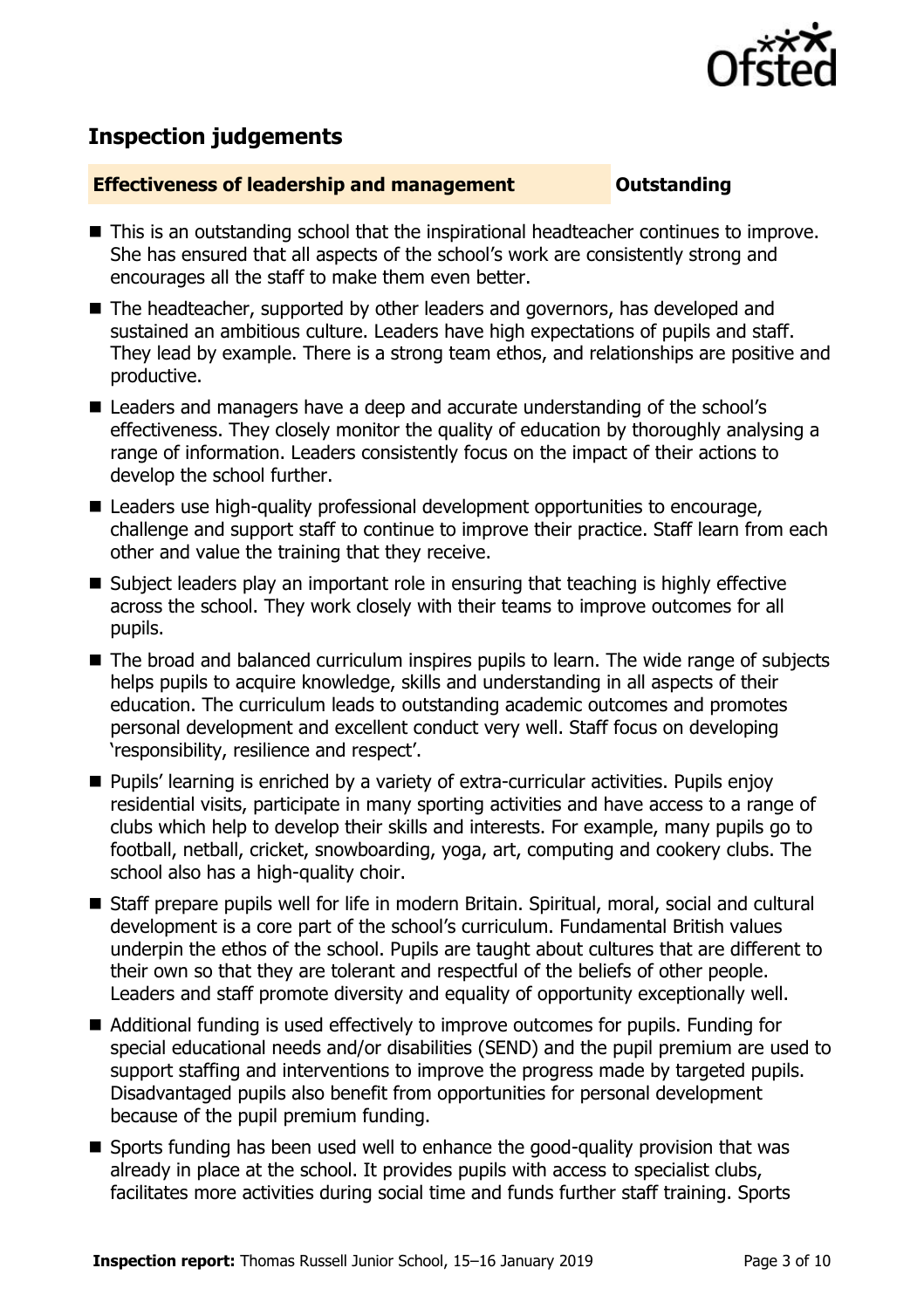

funding has helped pupils, including those who did not take regular exercise, become more active.

■ Leaders and staff work well with parents. Regular contact, attendance at events and close working relationships between parents and staff help the pupils to do well at the school. Weekly newsletters, the school's website and parent 'workshops' also help communication between the school and families. The 'parent forum' engages parents effectively with the wider decision-making process of the school. A very large majority of parents who made their views known during the inspection believe that the school is well led and managed and would recommend the school to another parent.

### **Governance of the school**

- Governance is strong, as governors offer appropriate support and challenge to leaders. They have a wide range of skills and experience that they use to hold leaders to close account. Governors have a clear understanding of the school's strengths and weaknesses and work well with leaders to strive for further improvement.
- Governors are highly ambitious for the school. Their meetings concentrate on the school's priorities and consistently focus on improving outcomes for all pupils.
- Governors access a range of training that helps them to stay well informed. They carry out their statutory duties efficiently and ensure that resources are well managed, that additional funding is used effectively and that safeguarding procedures are robust.

### **Safeguarding**

- $\blacksquare$  The arrangements for safeguarding are effective.
- $\blacksquare$  The headteacher has ensured that staff are well trained and know what to do if they have a concern. Staff have an up-to-date knowledge of safeguarding issues, including those that are pertinent to the local area. They know how to recognise signs that a pupil may be at risk.
- Staff work well with parents and outside agencies to help to protect pupils. Pupils learn how to keep themselves safe in a range of situations. For example, pupils know about the potential dangers of the internet and they learn about water and fire safety.
- Appropriate checks are made on staff and visitors. Record keeping is thorough, and information is stored securely. Keeping children safe is seen as everyone's responsibility as part of the school's strong safeguarding culture. Although incidents are rare, staff know that 'it could happen here'.

### **Quality of teaching, learning and assessment Outstanding**

- Teaching is consistently strong throughout the school. Staff have high expectations of all pupils and pupils are keen to learn.
- **Pupils behave very well in lessons. They listen attentively, concentrate fully and work** productively with each other and with staff. Pupils are highly motivated to do the best that they can.
- Teachers skilfully plan sequences of lessons that build on prior learning. Activities are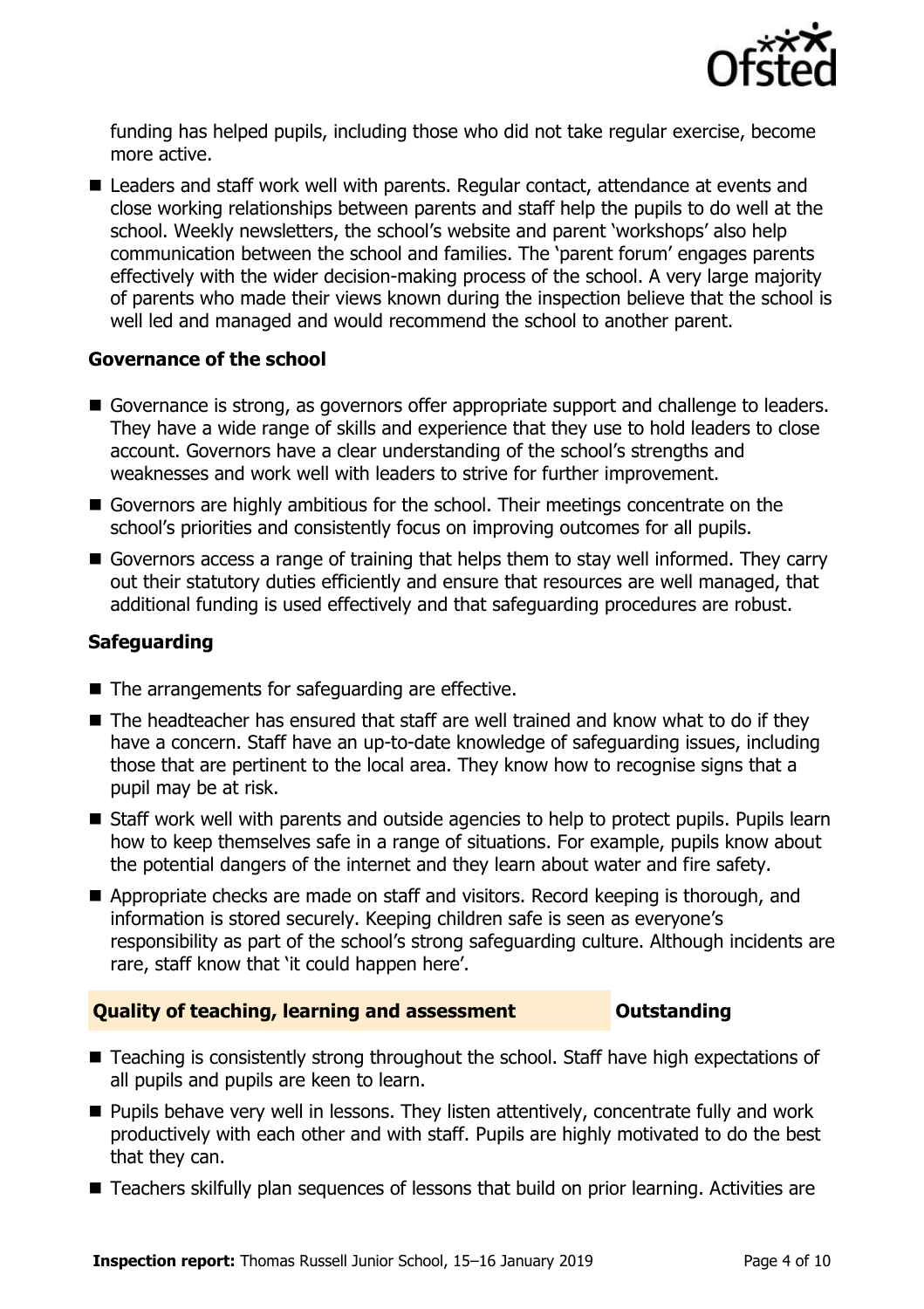

designed to help pupils with different starting points make strong progress. Links that are made between different subjects enhance pupils' understanding. Pupils take many opportunities to develop their communication, reading, writing and mathematical skills across the curriculum.

- Teachers use their secure subject knowledge to support pupils' learning. All staff use questioning very well to check pupils' understanding and help them think deeply about the subjects that they are studying. Most staff closely monitor pupils' progress in lessons to inform subsequent activities. This helps all groups of pupils make substantial progress.
- Staff work well together. Teaching assistants are well deploved and best practice is shared. Staff plan activities together, watch each other teach and use professional development opportunities to further refine their practice.
- Learning time is used well and pupils are encouraged to complete activities thoroughly, accurately and at pace. Staff use a wide range of different resources to enhance pupils' learning experiences.
- Staff give pupils excellent verbal and written feedback in line with the school's policy. Pupils use this effectively to help them to improve their work.
- Assessment is accurate. The school gives parents clear information about how their children are progressing, how well they are doing in relation to the standards expected and what they need to do to improve. Regular reports and meetings give parents opportunities to review their child's progress with staff.
- The quality of work in pupils' books is exemplary. Standards are high, and work is very well presented. However, planning does not provide enough opportunities for pupils to develop reasoning skills or make their own judgements, particularly in mathematics.

### **Personal development, behaviour and welfare <b>COU Outstanding**

### **Personal development and welfare**

- The school's work to promote pupils' personal development and welfare is outstanding. As a result of high expectations, pupils have excellent attitudes to learning. They are proud of their achievements and of their school.
- **Pupils understand how their learning equips them for the next stage of their education** and adult life. They consider issues in a thoughtful way and they are respectful, tolerant and caring.
- Staff actively support all aspects of pupils' welfare. Physical well-being is promoted through opportunities for all pupils to take regular exercise and healthy eating is encouraged. Staff also support pupils' emotional well-being so that pupils can make informed choices about maintaining their mental health. Pupils are well cared for and can explain clearly how to keep themselves healthy.
- **Pupils feel safe. They have an appropriate understanding of healthy relationships and** they know how to stay safe online.
- Staff and pupils deal effectively with the very rare instances of bullying that take place. Pupils challenge unkindness and they work well with staff to prevent any forms of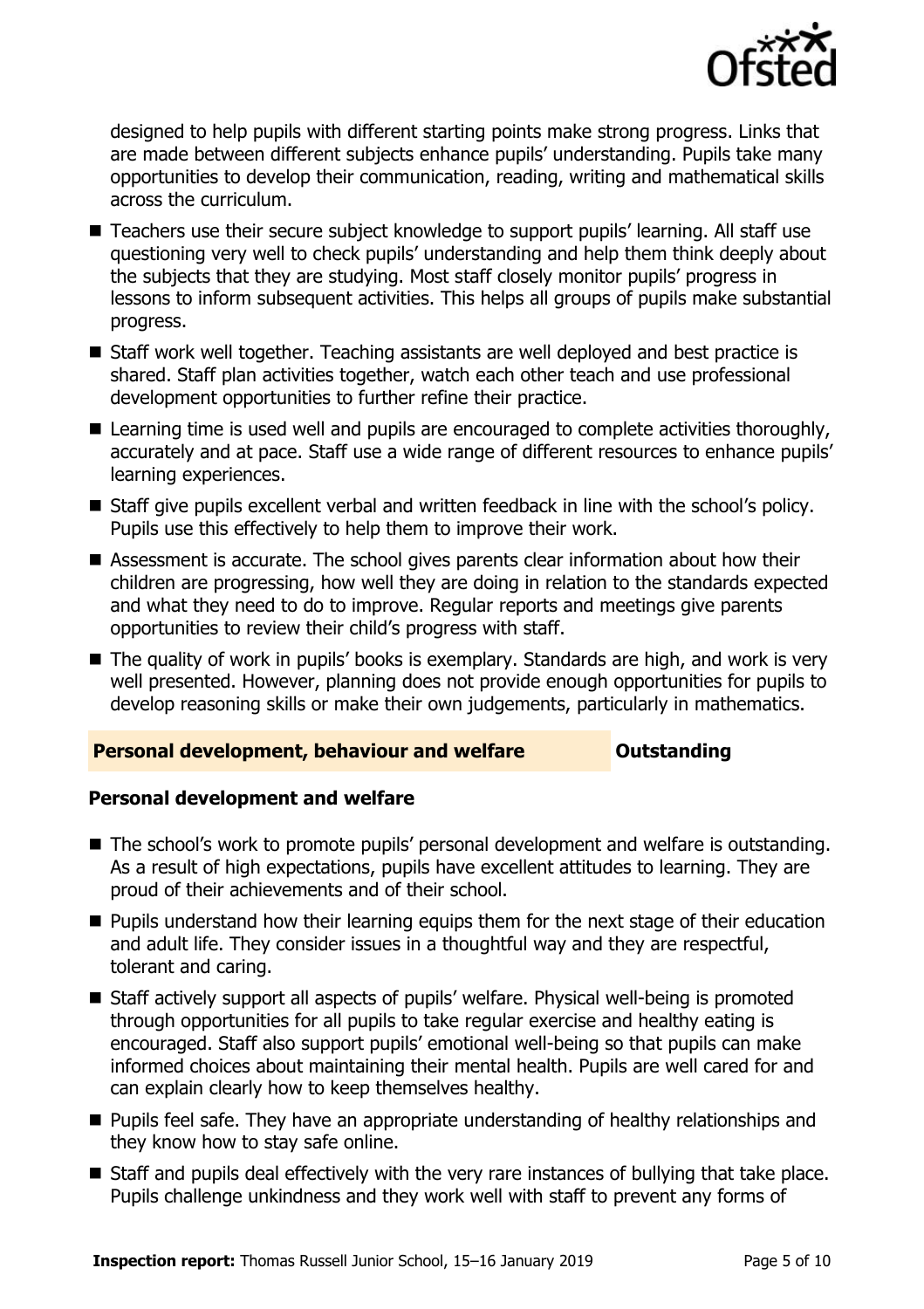

bullying. Pupils are confident that staff would help them to resolve any issues should they arise.

### **Behaviour**

- The behaviour of pupils is outstanding. Pupils' impeccable conduct reflects the school's excellent strategies to promote high standards of behaviour.
- **Pupils behave very well in lessons and during social time. They pride themselves in** regulating their own behaviour as they have been taught to behave well because it is the right thing to do.
- The vast majority of pupils are always polite and considerate. There have been no permanent exclusions and fixed-term exclusions are very rare. The very few pupils who find it more challenging to manage their own behaviour have been well supported to improve their conduct.
- **Pupils value their education and rarely miss a day of school. Attendance is consistently** above the national average.

### **Outcomes for pupils Outstanding**

- Pupils reach high standards of attainment in all subjects. Over time, attainment in reading, writing and mathematics has been well above the national averages.
- Outcomes in writing are exceptional. Pupils are given many opportunities to write at length and for different purposes. All groups of pupils make excellent progress and attain extremely well. In 2018, attainment in writing was in the top 1% of all schools nationally.
- Outcomes in reading are very strong. Pupils attain consistently well and, as a result of a meticulously planned revised approach to the teaching of reading, pupils made outstanding progress last year. In 2018, attainment in reading was in the top 7% of all schools.
- Over the past three years, attainment in mathematics has been in the top 10% of all schools. Pupils made very strong progress in mathematics in 2016 and 2017, but progress did not match the school's usual high standards in 2018. Leaders analysed the outcomes very closely to inform further action. As a result, current pupils are making excellent progress in mathematics.
- All groups of pupils usually make very strong progress from their different starting points. The most able pupils are challenged to attain highly; a greater proportion of pupils achieve higher standards than the national average. Disadvantaged pupils attain better outcomes than other pupils nationally. As a result of targeted support, most pupils with SEND make excellent progress from their starting points
- Current pupils, in every year group, are making substantial and sustained progress across the curriculum. Pupils read widely and often, and they can articulate their knowledge and understanding clearly and confidently.
- **Pupils are exceptionally well prepared for the next stage of their education and for** adult life. They are helped to develop the skills that they need to be successful learners and they attain excellent academic outcomes. Pupils benefit from a curriculum that is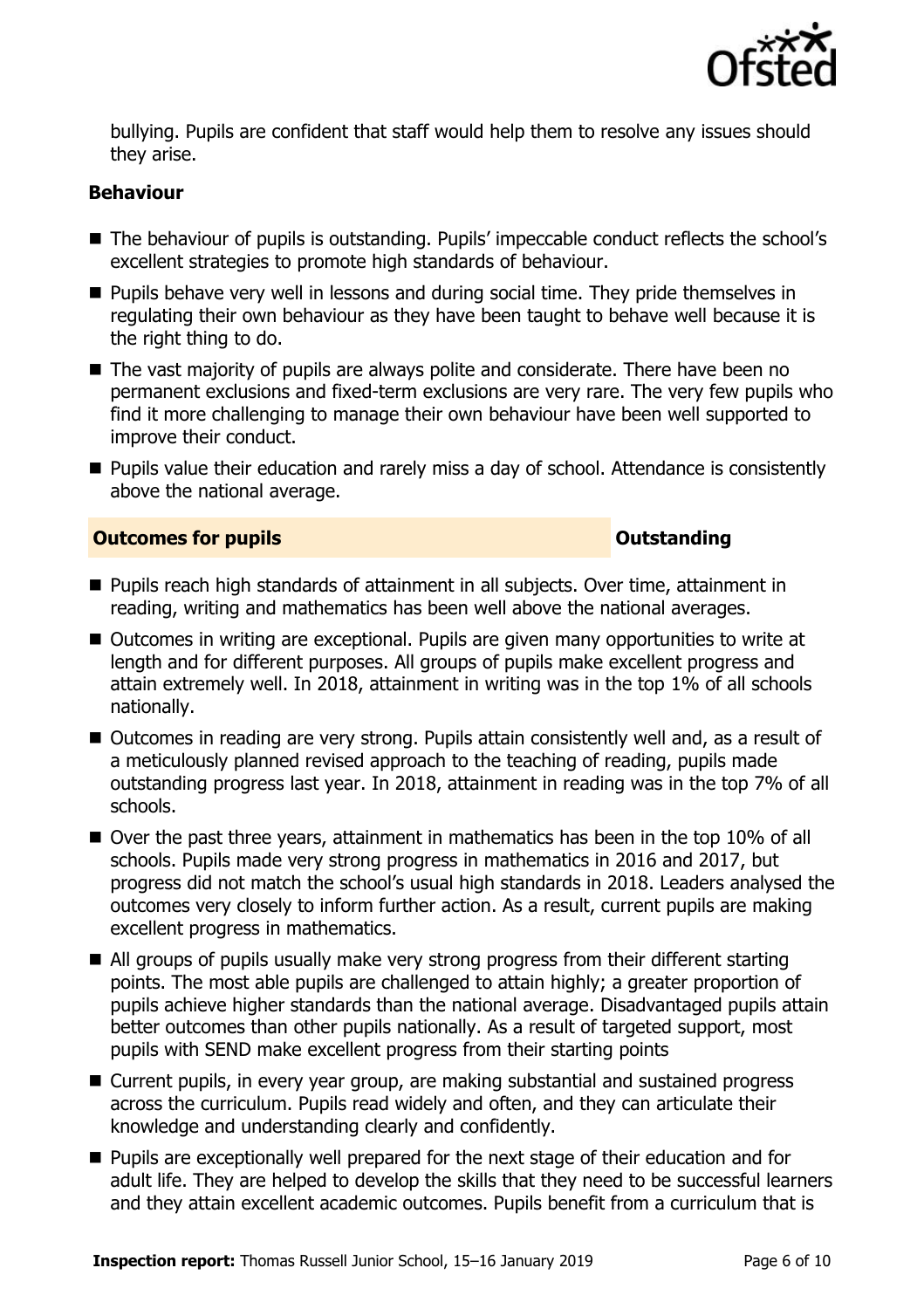

designed to support learning at the local secondary school and high-quality transition arrangements are in place. Information provided by the secondary school shows that former pupils of Thomas Russell Junior School consistently gain GCSE results that are well above the national averages.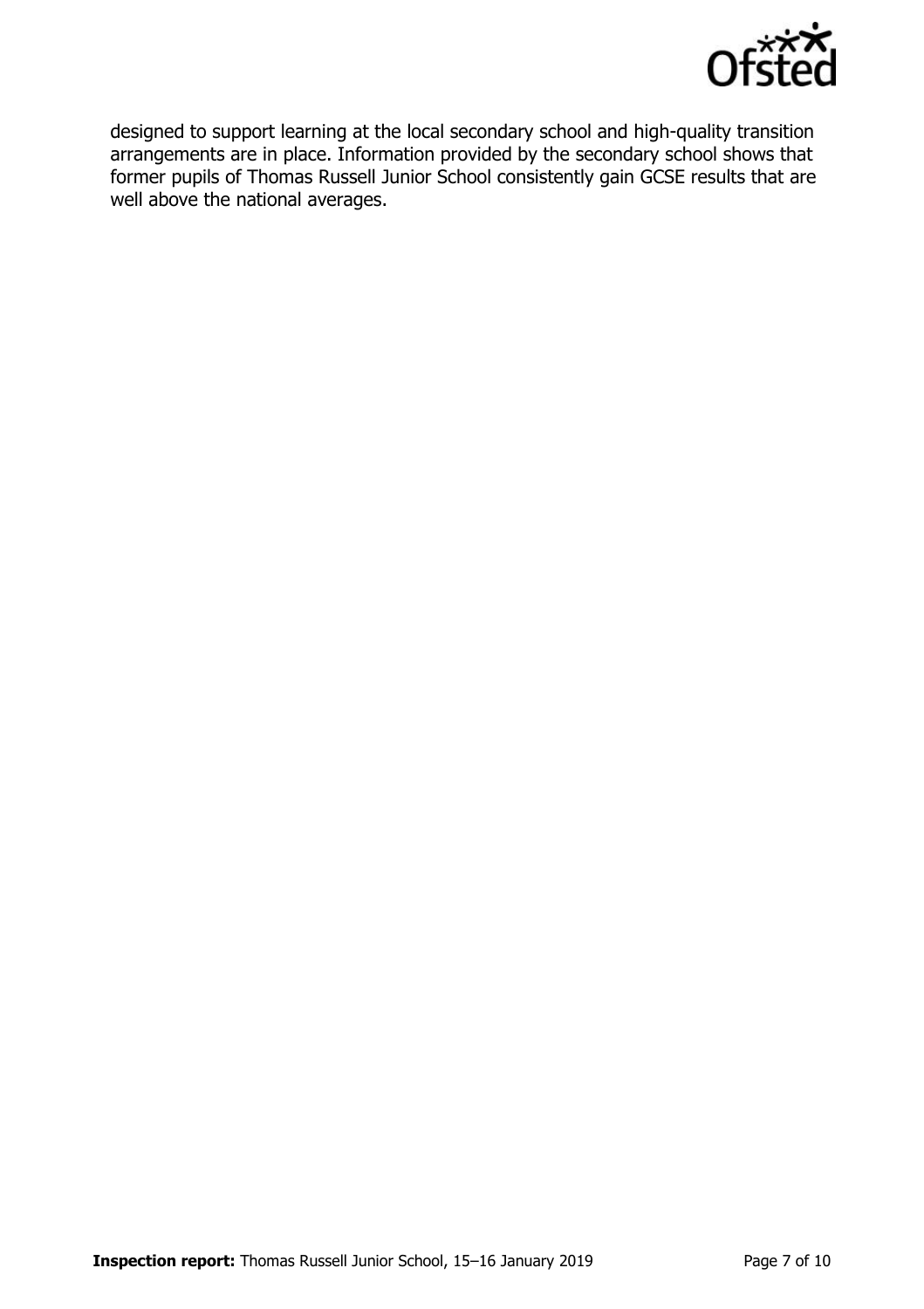

# **School details**

| Unique reference number | 124150        |
|-------------------------|---------------|
| Local authority         | Staffordshire |
| Inspection number       | 10058508      |

This inspection of the school was carried out under section 5 of the Education Act 2005.

| Type of school                      | Junior                                    |
|-------------------------------------|-------------------------------------------|
| School category                     | Community                                 |
| Age range of pupils                 | 7 to 11                                   |
| <b>Gender of pupils</b>             | Mixed                                     |
| Number of pupils on the school roll | 253                                       |
| Appropriate authority               | The governing body                        |
| Chair                               | <b>Terry Wells</b>                        |
| <b>Headteacher</b>                  | <b>Shelley Sharpe</b>                     |
| Telephone number                    | 01283 247505                              |
| <b>Website</b>                      | www.thomasrussell-junior.staffs.sch.uk    |
| <b>Email address</b>                | office@thomasrussell-junior.staffs.sch.uk |
| Date of previous inspection         | 17 and 18 June 2014                       |

### **Information about this school**

- Thomas Russell Junior School is an average-sized school.
- Most pupils are White British.
- The proportion of pupils with SEND, including those who have an education, health and care plan, is below average.
- The proportion of disadvantaged pupils is well below average.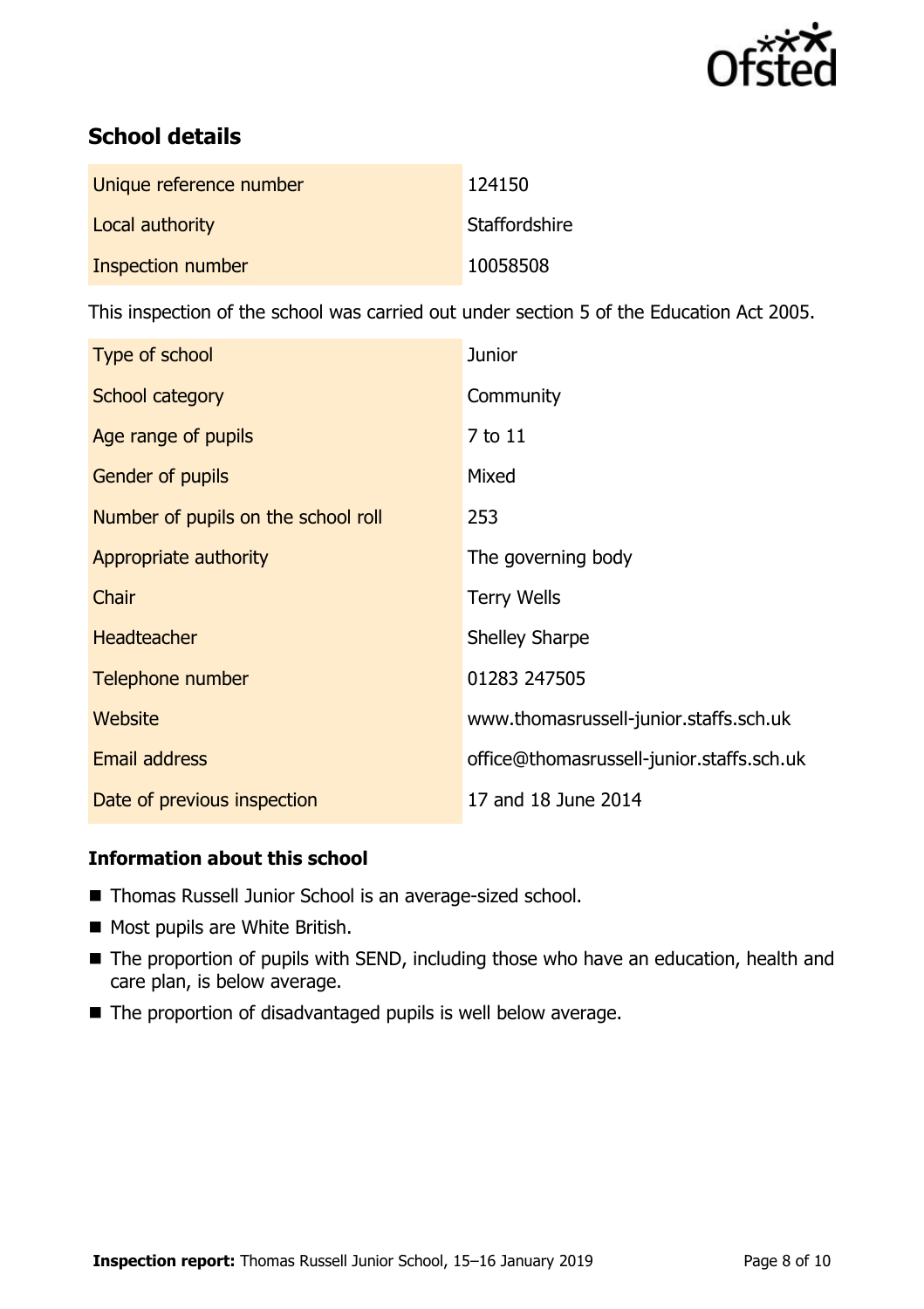

# **Information about this inspection**

- Inspectors visited a range of lessons and observed learning on both days of the inspection. Leaders joined inspectors on seven short visits to classes on the second day.
- Inspectors spoke to pupils formally and informally and observed behaviour in lessons and during social time.
- Meetings were held with the headteacher, the deputy headteacher, other leaders and a group of staff. The lead inspector analysed 20 responses to the staff questionnaire.
- The lead inspector met eight governors, including the chair of the governing body. He also met with a consultant who supports the school.
- The lead inspector considered 157 responses and 84 free-text comments made by parents via Ofsted's online questionnaire, Parent View. Team inspectors spoke to parents at the start of the first day of the inspection.
- Various documents were scrutinised, including the school's self-evaluation, and information about pupils' progress, behaviour and attendance. Documents relating to safeguarding were checked and inspectors looked at published information on the school's website.

### **Inspection team**

| Simon Mosley, lead inspector | Her Majesty's Inspector |
|------------------------------|-------------------------|
| Mary Maybank                 | <b>Ofsted Inspector</b> |
| Julie Griffiths              | Ofsted Inspector        |